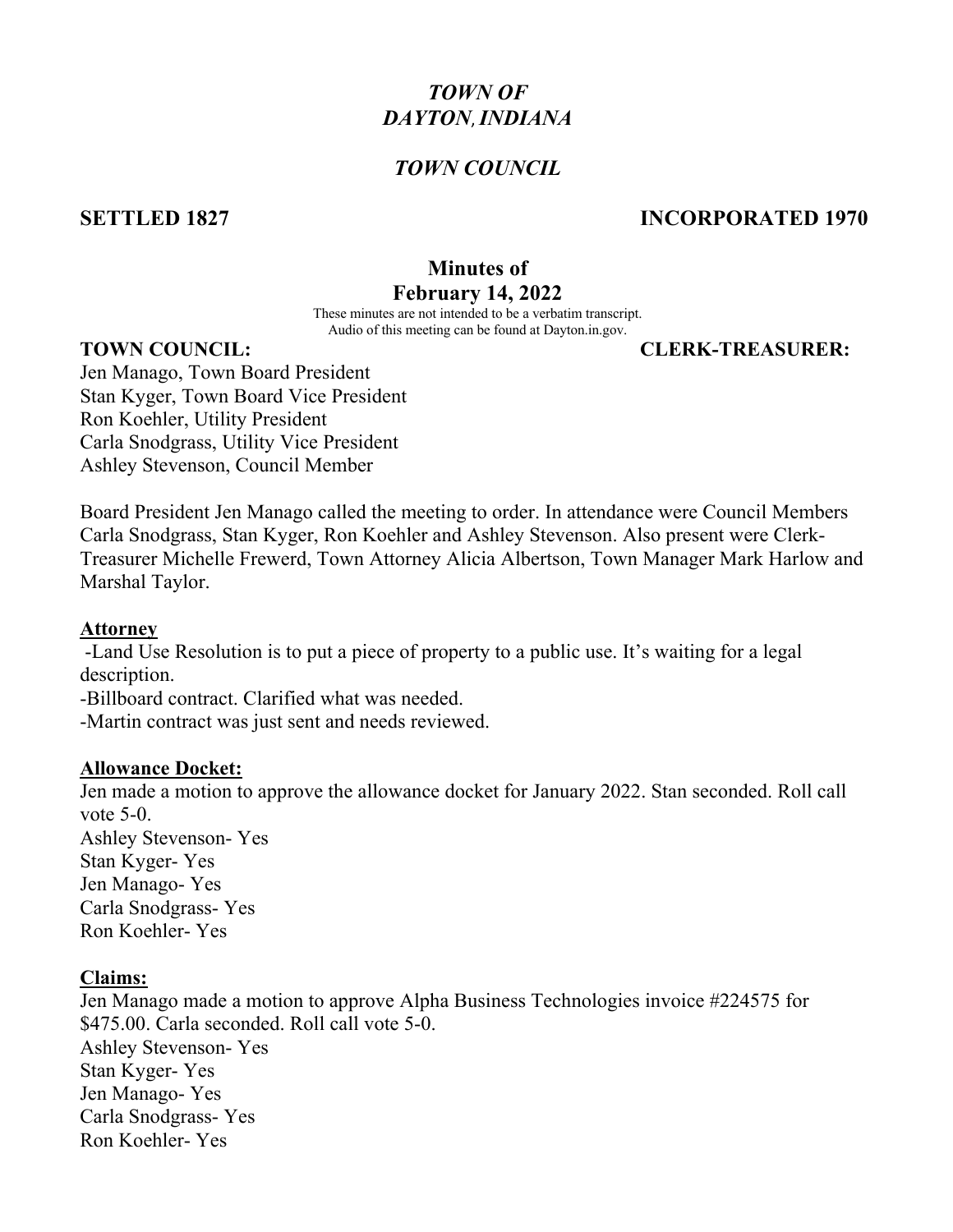Jen Manago made a motion to approve Bridget Cadwallader's mileage for January 2022 for 157.5 miles. Carla seconded. Carried roll call vote 5-0. Ashley Stevenson- Yes Stan Kyger- Yes Jen Manago- Yes Carla Snodgrass- Yes Ron Koehler- Yes

Jen Manago made a motion to approve Lexipol invoice #INVPRA for \$276.00. Carla seconded. Roll call vote 5-0. Ashley Stevenson- Yes Stan Kyger- Yes Jen Manago- Yes Carla Snodgrass- Yes Ron Koehler- Yes

Jen Manago made a motion to approve Mission Communications invoice #1059594 for \$359.40. Carla seconded. Roll call vote 5-0. Ashley Stevenson- Yes Stan Kyger- Yes Jen Manago- Yes Carla Snodgrass- Yes Ron Koehler- Yes

Jen Manago made a motion to approve Mr. and Mrs. Tire invoice #IN00246984 for \$806.50. Carla seconded. Roll call vote 5-0. Ashley Stevenson- Yes Stan Kyger- Yes Jen Manago- Yes Carla Snodgrass- Yes Ron Koehler- Yes

Jen Manago made a motion to approve Sharon's Flowers invoice #47192-1 for \$214.00. Carla seconded. Roll call vote 5-0. Ashley Stevenson- Yes Stan Kyger- Yes Jen Manago- Yes Carla Snodgrass- Yes Ron Koehler- Yes

## **Approval of Reports:**

Jen Manago made a motion to approve the following reports from December 2021 - Appropriation Report, Bank Reconciliation, Fund Report and Revenue Report. Stan Kyger seconded the motion. Roll call vote 5-0. Ashley Stevenson- Yes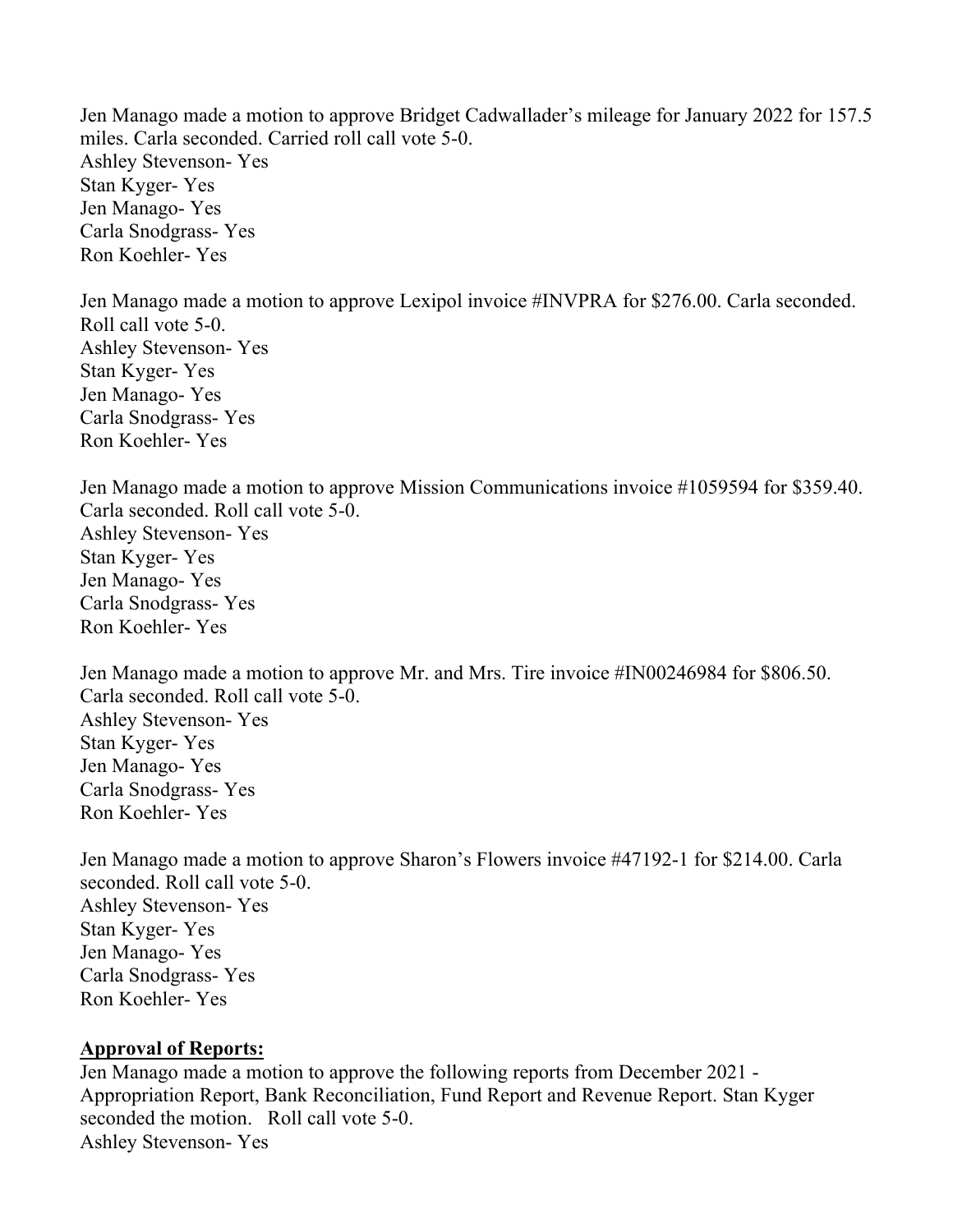Stan Kyger- Yes Jen Manago- Yes Carla Snodgrass- Yes Ron Koehler- Yes

January 2022 reports not balancing so those will be approved later.

## **Approval of Minutes**

Jen just finished and added to the Dropbox so will approve later.

# **Marshal Taylor**

-Conference request for Marshal Taylor and Officer Knogge to attend conference in April for an approximate cost of \$300.00.

Ashley moved to allow Marshal Taylor and Officer Knogge to attend the Indiana Marshal's Conference on April 8<sup>th</sup> and 9<sup>th</sup>. Stan seconded. Roll call vote 5-0. Ashley Stevenson- Yes Stan Kyger- Yes Jen Manago- Yes Carla Snodgrass- Yes Ron Koehler- Yes

-Surveillance System quotes. Marshal Taylor recommends accepting the Haley's quote for the security system at the police station and maintenance barn.

Stan made a motion to accept the Haley's quote for \$6579.08 for the security system at the police station. Carla seconded. Roll call vote 5-0. Ashley Stevenson- Yes Stan Kyger- Yes Jen Manago- Yes Carla Snodgrass- Yes Ron Koehler- Yes

-Snow Emergency Route Ordinance. The ordinance has never been implemented and we need to post signage along the route.

**Town Hall Upstairs** Stan asked if Town Hall is considered a historical building and would it be eligible for grants. We need to finish the work up there so it doesn't deteriorate further and can be used for storage.

# **Public Comment**

Cindy Marsh 749 Shady Lane. Thank you to Mark, Ron, and Marshal Taylor for doing what they could to keep the streets cleaned. They really went the "extra mile".

## **Council Comment**

Ron wanted to also thank Ashley for cleaning some driveways.